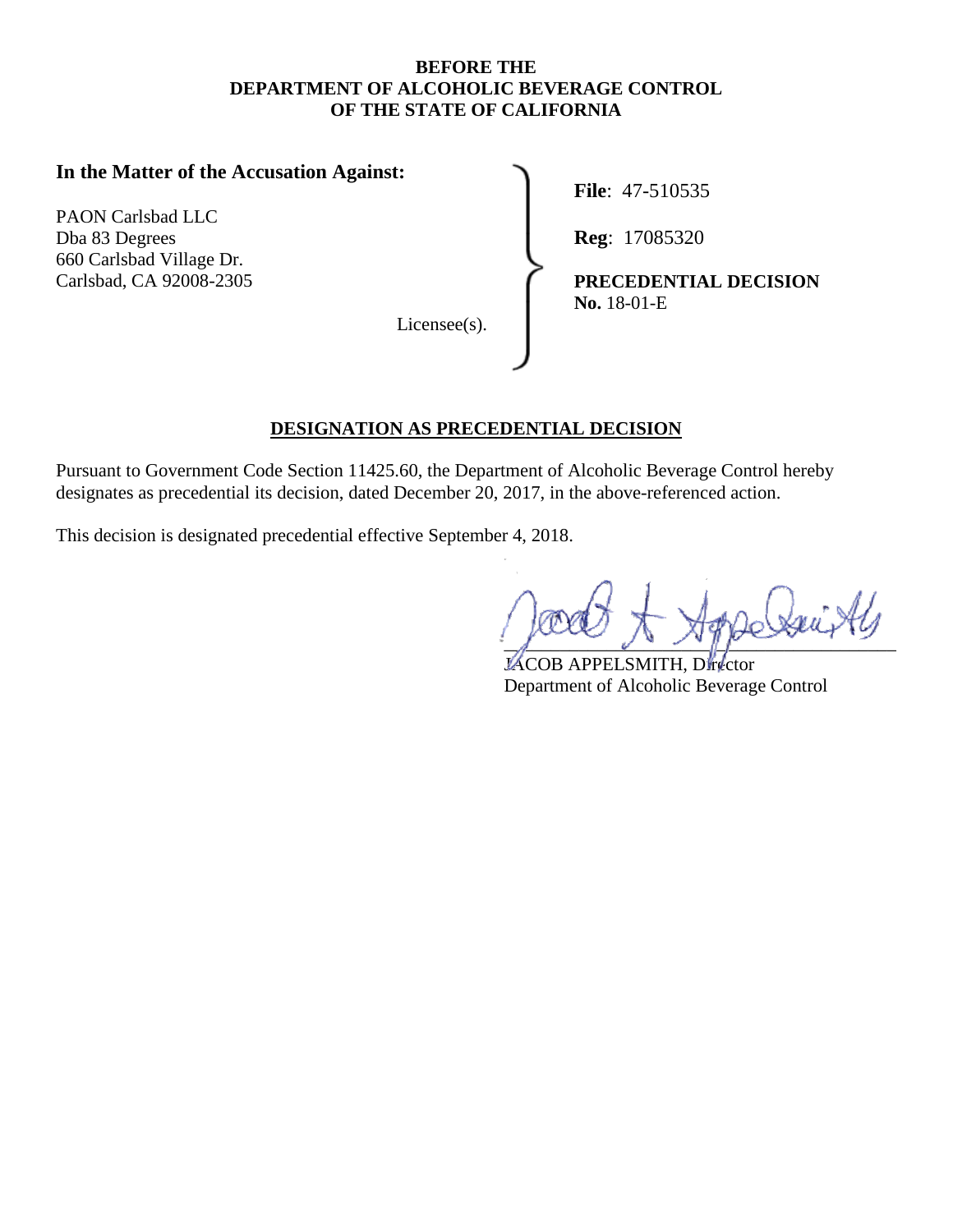### **BEFORE THE DEPARTMENT OF ALCOHOLIC BEVERAGE CONTROL OF THE STATE OF CALIFORNIA**

| IN THE MATTER OF THE PETITION OF:                                                                  | File No.: 47-510535 |
|----------------------------------------------------------------------------------------------------|---------------------|
| <b>PAON Carlsbad LLC</b><br>83 Degrees<br>660 Carlsbad Village Drive<br>Carlsbad, CA 92008-2305    | Reg. No.: 17085320  |
| FOR THE MODIFICATION OF<br><b>CONDITIONS ON THE ON-SALE</b><br><b>GENERAL EATING PLACE LICENSE</b> |                     |
| License(s)                                                                                         |                     |

## **DECISION UNDER GOVERNMENT CODE SECTION 11517(c)**

The above-entitled matter having regularly come before the Department on December 20, 2017, for decision under Government Code Section 11517(c) and the Department having considered its entire record, including the transcript of the hearing held on May 23, 2017, before Administrative Law Judge ("ALJ") John W. Lewis, and good cause appearing, the following decision is hereby adopted:

Oral and documentary evidence was received at the hearing, and the matter was argued and submitted for decision on May 23, 2017.

## **FINDINGS OF FACT**

1. In 2011, the Department issued a conditional, On-Sale General Eating Place license to the licensee for its premises located at 660 Carlsbad Village Drive in Carlsbad, California. The licensee agreed to and did execute a Petition for Conditional License setting forth four (4) conditions restricting its license privileges, and these conditions were subsequently endorsed upon the license. (Exhibit 2)

2. In the Petition for Conditional License, the petitioner/licensee acknowledged, in part, the following: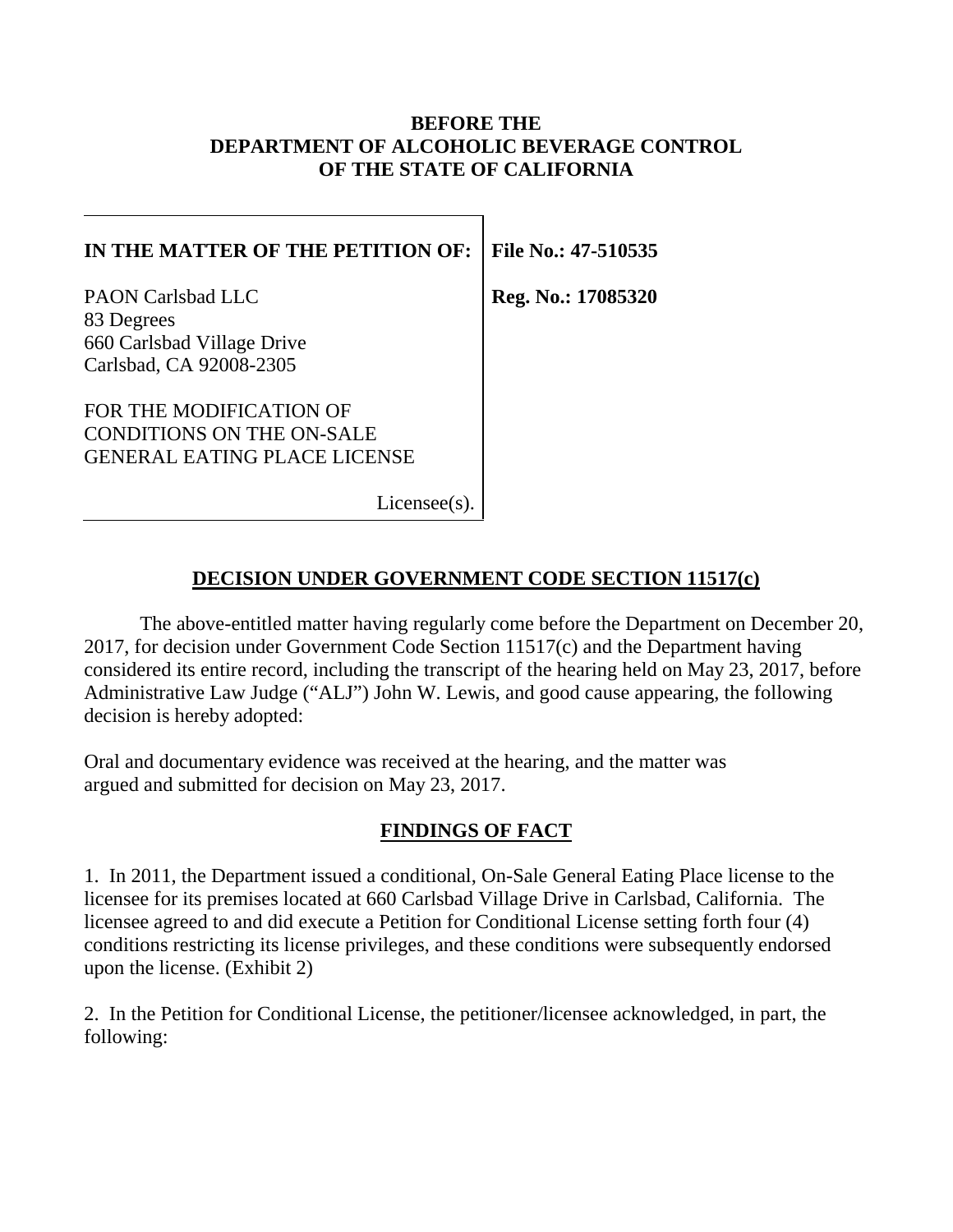WHEREAS, the proposed premises are located in Census Tract 179.00 where there presently exists an undue concentration of licenses as defined by Section 23958.4 of the Business & Professions Code; and,

WHEREAS, the petitioner(s) stipulate(s) that by reason of the aforementioned overconcentration of licenses, grounds exist for denial of the applied-for license.

3. Included among those four (4) conditions is a restriction on the hours of operation which states:

1. Sales, service and consumption of alcoholic beverages shall be permitted only between the hours of 11:00 AM and 12:00 Midnight each day of the week.

4. The Department approved the issuance of the license subject to the four (4) conditions outlined in Exhibit 2. On or about March 6, 2015, the licensee petitioned the Department for the modification of condition number one (Exhibit 1). The licensee requested that the hours permitting sales, service and consumption of alcoholic beverages be changed to 11:00 AM until 2:00 AM. On February 1, 2017, the Department denied the requested modification of condition number one (1) because "the granting of your petition would render the continuance of your license contrary to public welfare and morals within the meaning and intent of Article XX, Section 22 of the Constitution of the State of California and of the Alcoholic Beverage Control Act, Business & Professions Code Sections 23800-23801, in that the grounds which caused the imposition of the condition(s) continue to exist." The petitioner/licensee subsequently requested a hearing. See Exhibit 1.

5. Department Licensing Representative Irene Sonoda (Sonoda) was assigned to investigate Petitioner/Licensee's request to modify the conditional license.

6. Eight On-Sale licenses are permitted in the census tract in which the premises is located. Twenty-eight licenses exist in this census tract. There continues to be an undue concentration of licenses in this census tract.

7. Business & Professions Code Section 23803 requires that the Department notify the local governing body of any proposed removal or modification of conditions. Licensing Representative Sonoda sent a letter to the Carlsbad City Council advising of the requested change in conditions. The Carlsbad City Council did not respond. Licensing Representative Sonoda did have contact with Mr. Austin Silva of the Carlsbad Planning Department. Mr. Sliva told LR Sonoda the City considers any restaurant open after midnight to be a bar and the City does not allow bars in the downtown area.

8. At about the same time as the licensee filed the petition, they contacted the Carlsbad Police Department to determine if the Police Department was opposed to the condition modification.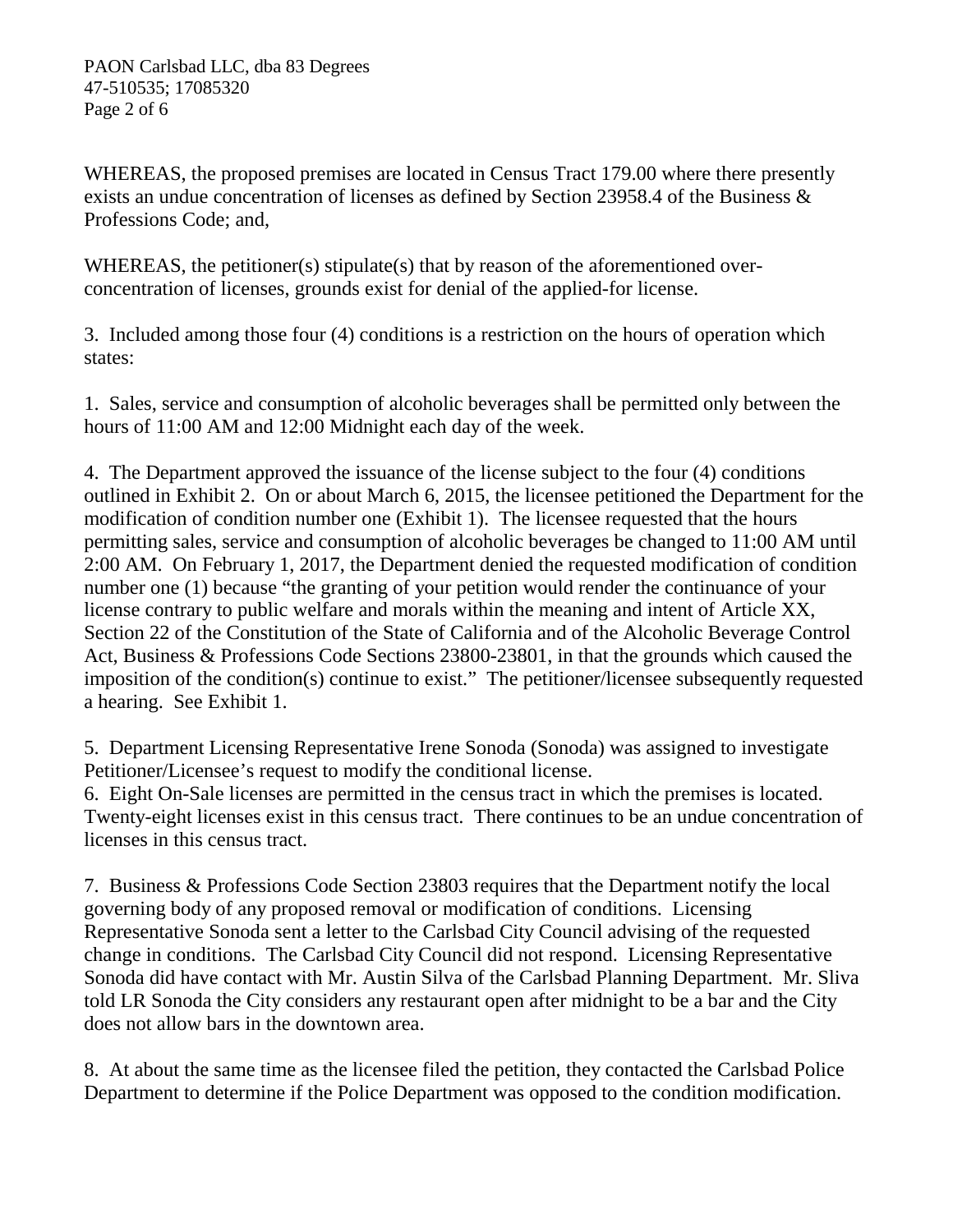Carlsbad Chief of Police Gary W. Morrison sent a letter to the Department explaining why the Police Department supported the requested condition modification. See Exhibit A.

9. On or about June 16, 2016, the Department issued a Type 41 On-Sale Beer & Wine Eating Place License to Ritalben Inc. (41-558796). This was a person to person license transfer and the same conditions on the prior license were brought forward to this license. There is no time restrictions on this license (Exhibit B).

10. On or about July 25, 2016, the Department issued a Type 47 On-Sale General Eating Place license to Ritalben Inc. (47-564131). This was a new license. The petition for conditional license does indicate that the census tract, which is the same as Petitioner PAON Carlsbad LLC, is overconcentrated with On-Sale licenses. Condition 1 on that license states that sales, service and consumption of alcoholic beverages shall be permitted only between the hours of 8:00 AM and 1:00 AM each day of the week (Exhibit C).

11. On or about September 29, 2016, the Department issued a Type 41 On-Sale Beer & Wine Eating Place License to California Dave Inc. (41-563738). That petition for conditional license does indicate that the census tract, which is the same as Petitioner PAON Carlsbad LLC, is overconcentrated with On-Sale licenses, Condition 1 on that license permits sales, service and consumption of alcoholic beverages between 7:00 AM and 1:00 AM Sunday through Wednesday and between the hours of 7:00 AM and 2:00 AM Thursday, Friday and Saturday (Exhibit D).

12. According to Exhibit 4 (the "1,000 foot radius map"), there are 22 ABC-issued licenses located within 1,000 feet of Petitioner's premises. Most of these hold either a Type-41, on-sale beer and wine eating place, or a Type-47, on-sale general eating place, license. Other than the three petitions for conditional license identified with particularity in the record in this matter, no evidence was presented about what conditions, if any, are attached to any of the other 19 licenses.

13. In response to questioning by the ALJ as to why, while the subject Petition for Modification was pending, the two licenses referred to in paragraphs 10 and 11 above issued with less restrictive hours conditions than the subject license (specifically, license numbers 564131 and 563738), LR Sonoda responded that the District Office had "become less restrictive on conditions to avoid further denials on condition modifications."

14. LR Sonoda further testified that while the City Planning Department had not objected to later hours on the two licenses subsequently issued, it continued to object to a modification of the hours on the subject license to extend to later in the evening. LR Sonoda also testified that the City Planning Department had advised her (apparently in connection with other matters, not this petition specifically) that it would not object to later hours for alcohol service if the business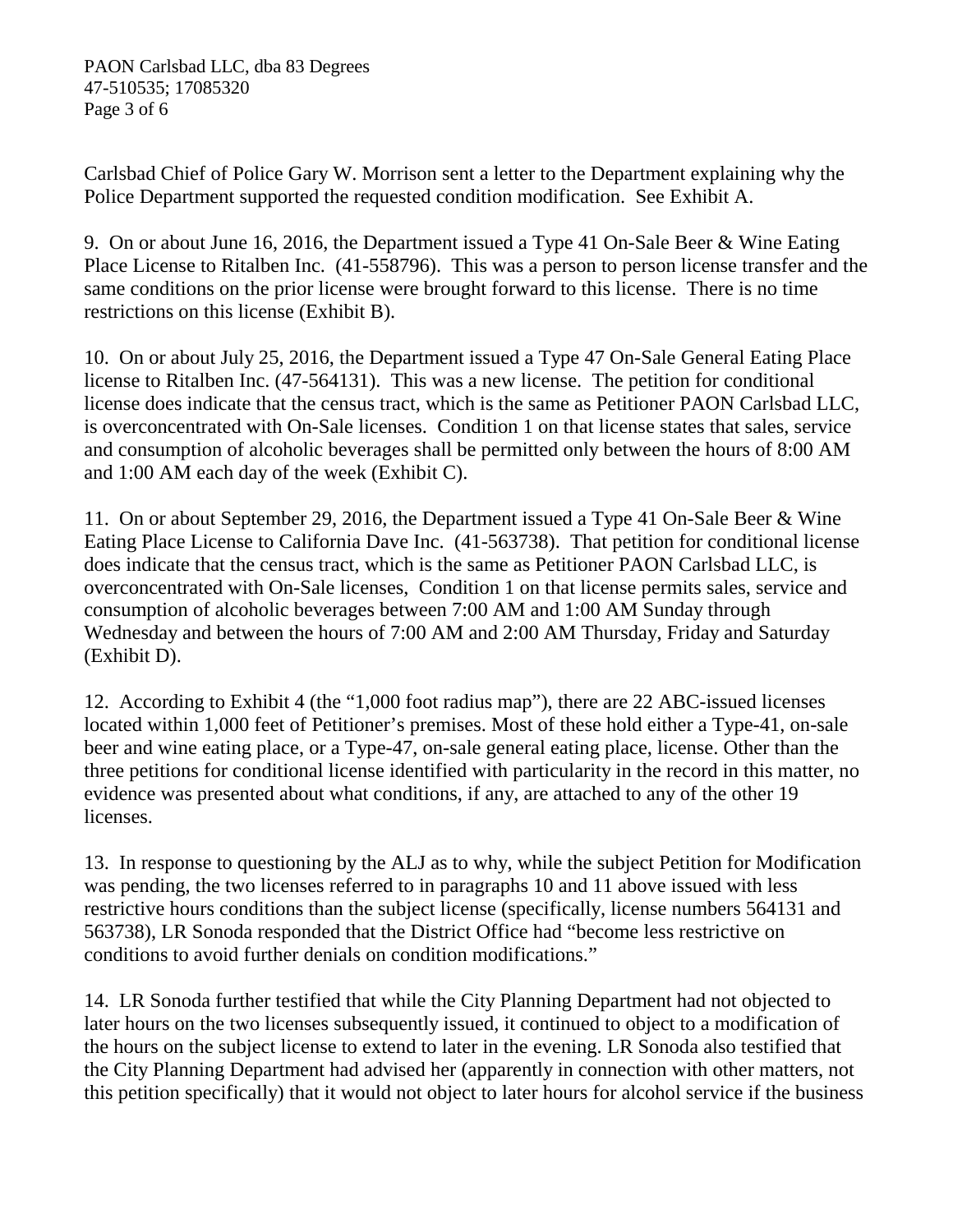Page 4 of 6 PAON Carlsbad LLC, dba 83 Degrees 47-510535; 17085320

operated its kitchen and maintained a full menu and service of meals past midnight. These other licenses, however, have no conditions regarding food service beyond the condition requiring that the quarterly gross sales of alcoholic beverages shall not exceed the gross sales of food during the same period. The subject license has an identical gross sales condition.

15. Except as set forth in this Decision, all other contentions of the parties lack merit.

# **DETERMINATION OF ISSUES**

1. Article XX, Section 22 of the California Constitution provides that the Department of Alcoholic Beverage Control has the power, in its discretion, to deny an application for an alcoholic beverage license if it determines for good cause that the granting of the license would be contrary to public welfare or morals.

 removed by the imposition of those conditions. . . ." 2. California Business and Professions Code Section 23800 provides that "[t]he department may place reasonable conditions upon retail licensees or upon any licensee in the exercise of retail privileges . . . [i]f grounds exist for the denial of an application for a license or where a protest against the issuance of a license is filed and if the department finds that those grounds may be

3. California Business and Professions Code Section 23803 provides that "[t]he department, upon its own motion or upon the petition of a licensee . . . , if it is satisfied that the grounds which caused the imposition of the conditions no longer exist, shall order their removal."

4. The evidence presented at the hearing did establish that the census tract where the premises is located does in fact have an undue concentration of on-sale licenses. Petitioner acknowledges that this is indeed a true analysis of the evidence.

 5. At the time the license was issued, grounds existed for the imposition of conditions, including grounds, within the meaning of Section 23803, "no longer exist." In evaluating this, if the however, necessarily end the inquiry. the condition sought to be modified here. The issue now before the Department is whether those factual bases for a certain "whereas clause," such as the undue concentration clause here, remain, that is a factor supporting the conclusion that the grounds still exist. That does not,

however, necessarily end the inquiry.<br>6. When an application for a license is made, that application is properly investigated independently. The determination as to whether conditions are necessary to mitigate a concern and, if so, whether they are reasonable and appropriate, and how those conditions are structured, is distinct as to each license issued. The Department can, for example, deny an application when there is an undue concentration of licenses, or the Department can grant a license despite such an undue concentration by imposing various conditions (or no conditions at all). If the Department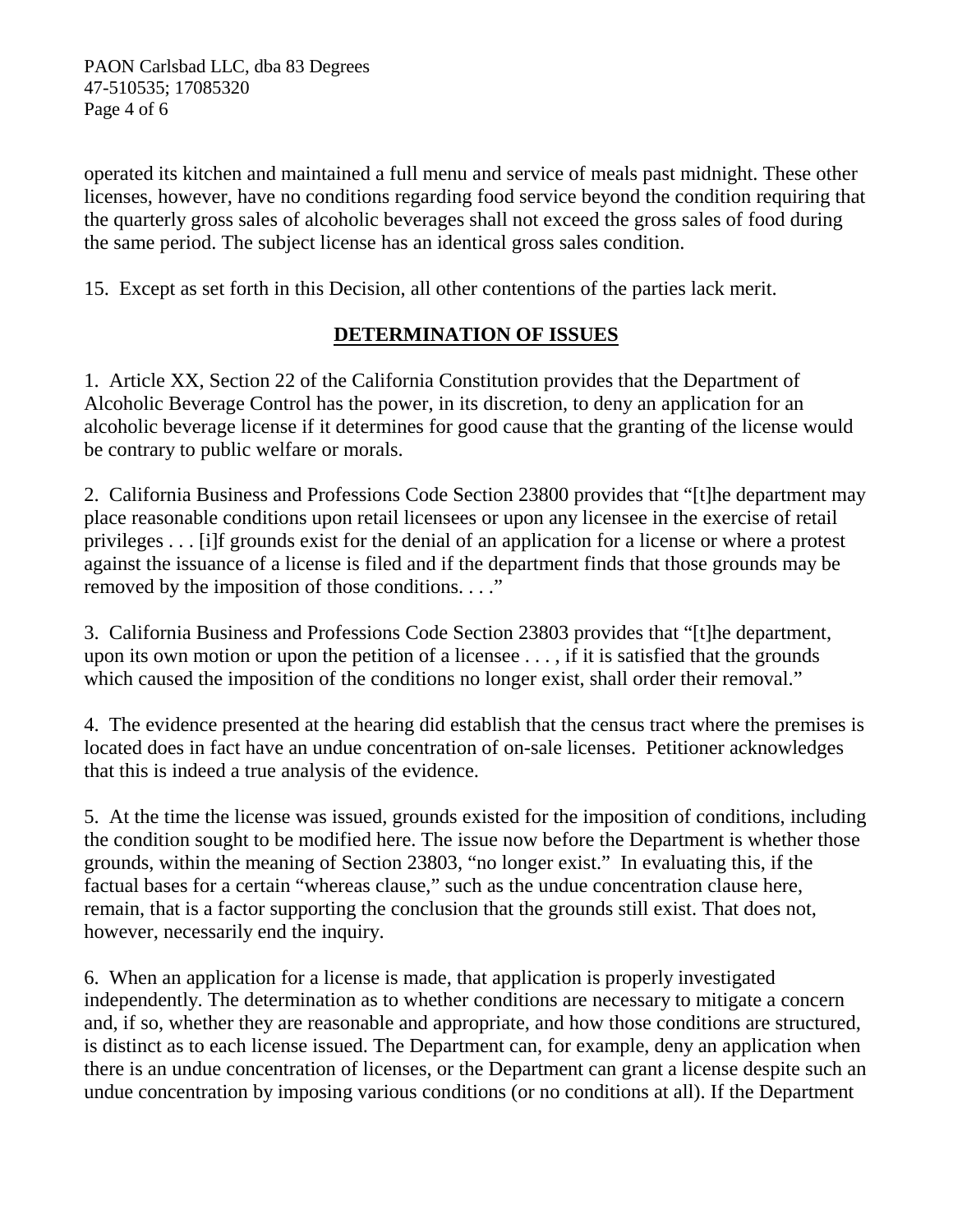Page 5 of 6 PAON Carlsbad LLC, dba 83 Degrees 47-510535; 17085320

does impose conditions, there are many considerations in deciding, under the totality of circumstances, what conditions to impose and their wording. Similarly, in evaluating a petition for condition modification, in determining whether the grounds supporting a condition "no longer exist," the Department will look to the totality of circumstances. The factual bases for a "whereas clause" is one circumstance to consider.

7. The fact that the Department has recently issued licenses without the hours-restriction condition sought to be modified here, including two licenses issued during the pendency of this matter, is another such circumstance. That said, the fact that other nearby licenses were issued with different hours restrictions than the license here is, without more, not a justification to remove or modify the condition given that each application is evaluated independently. For example, the other licenses identified in this case do not have identical hours conditions. Indeed, although the licensee here seeks to exercise its license privileges until 2:00 AM each day of the week, both of the other licenses issued while this petition was pending are restricted to 1:00 AM, with one of those licenses also being authorized to exercise its license privileges until 2:00 AM on Thursday, Friday and Saturday nights. The third license identified (in Finding of Fact 9), which had its conditions carried forward due to a license transfer, does not have any restriction on hours at all. It is overly simplistic to assert that all licenses in the vicinity should have the same conditions. Without more, simply arguing that it is unfair to have different operating conditions does not satisfy the licensee's legal burden under section 23803. If that is all that is required, licensees could pick and choose which conditions they want on their license based upon what other licensees close by have on theirs. This would fundamentally defeat the particularized assessment of the appropriateness of conditions on individual licenses without regard for all surrounding factors.

8. In this case, the record establishes something more than the mere fact of different conditions on other licenses. As indicated, several licenses were issued authorizing later hours than on the subject license while this petition for modification was pending. The Licensing Representative testified that the District Office is being "less restrictive" on such conditions, and to her understanding the City Planning Department did not object to the later hours for those other licenses because they operated their kitchens and offered food service after midnight. Given that the license here has the identical condition as to food service as the licenses the City Planning Department found unobjectionable, and that the licensee here also intends to serve food after midnight, any concern of the City Planning Department does not militate against the condition modification sought. Other factors to consider in evaluating the totality of circumstances here include the licensee's testimony that the area in which the premises is located has grown, that the Police Department supports the modification of the condition, that there is no apparent opposition (other than that based upon a phone call with the Planning Department), and that there are no nearby residents who may be disturbed by the later operation of the business.